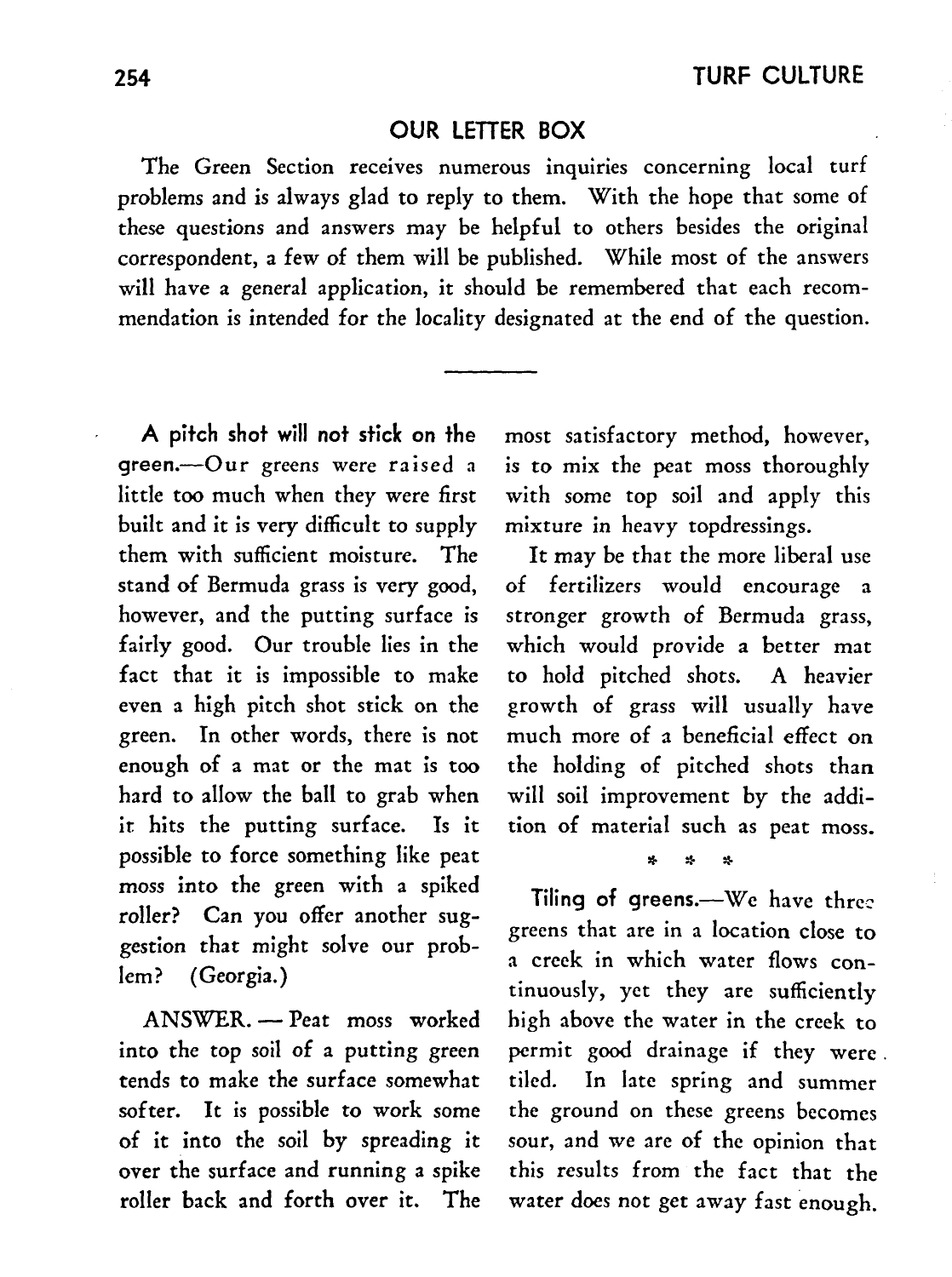Is fall the proper time of year for tiling? (Illinois.)

ANSWER.--Fall and early winter are good times to install drainage systems. The freezing and thawing of the soil will open up channels to the drains *so* that by next spring they should function properly. It might be well for you also to check up on the air drainage over your three greens to make sure that no underbrush and trees are interfering with the proper air circulation.

> i.  $\mathbf{z}$

Variations in color on greens.-Our greens are constructed of heavy clay and sand, but there are places where there has been very little sand worked through the heavy clay. When hard frosts come our greens arc left spotted in color. Has soil texture anything to do with the way our greens take on this spotted appearance? (Ohio.)

ANSWER.-The difference in the color of the patches of grass in your greens is probably due to differences in the individual grasses rather than in the soil. Some individual plants are more quickly checked by cold weather than are other plants. Those which continue to grow after the others have become scmidormant give the green a spotted appearance.

There are times when a single

strain of grass shows these irregularities. This is no doubt due to some soil condition but as yet no one has determined just what these peculiar soil conditions may be. This condition in a single variety is most likely to occur in a heavy poorly drained soil, although it often occurs on an open - textured soil that is well drained.

\* ::. \* Are there different strains of Ber~ muda  $q$ rass?—The contention is made that the Bermuda grass growing wild in Virginia is quite different from the plants developed from seed obtained in the Southwest, particularly from the state of Arizona. The stolons of the latter are said to be shorter and do not develop the long internodes so undesirable on lawns and fairways. Is this contention correct? (Virginia.)

ANSWER.-Variations in Bermuda grass may be due to individual differences or to treatment. The fact that the Virginia grass is coarser may be due to the fact that the coarser plants survive the winter better, but it is also due in part to the lack of competition in spring by reason of the winter killing of some of the grass. Arizona seed represents a conglomeration of strains, both coarse and fine. In the seedling stage all Bermuda grass tends to be much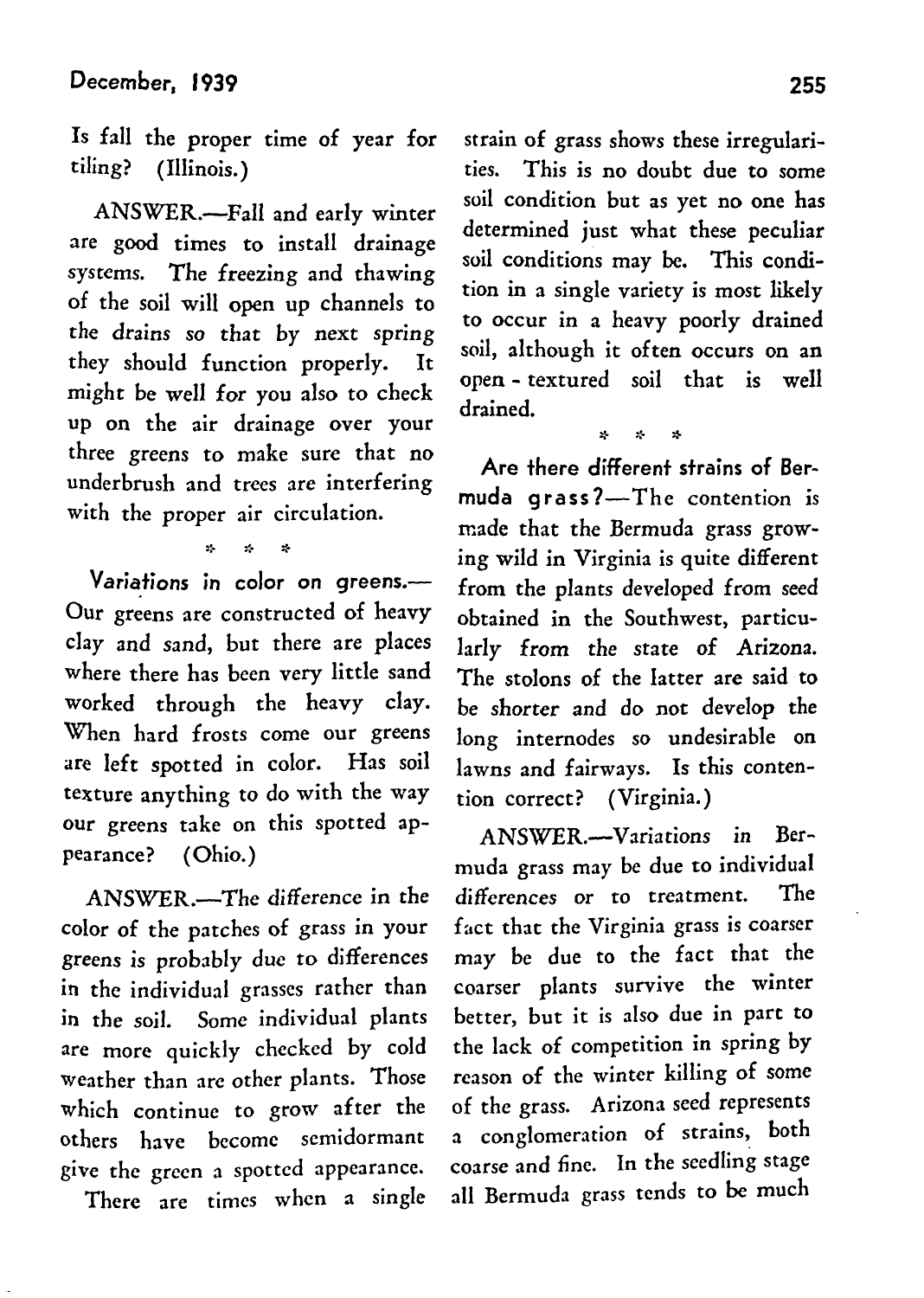finer than it is when well established. As a result the seedlings of Arizona Bermuda grass appear finer regardless of how much of the coarser stock there may be in it.

\*' ". ".

Best bents for northern sections.-To assist our club in reaching a decision as to the best type of grass for the greens, I am writing to find out what information and advice you can give me in respect to the three different types that are under consideration. The grasses in question are New Brunswick bent, Washington bent and Metropolitan bent. (Ontario.)

ANSWER.-New Brunswick bent is a seaside creeping bent, seed of which is produced in New Brunswick. Washington and Metropolitan bents are both creeping bents and are propagated by stolons. Any of these three grasses should give you satisfactory turf for putting greens. The seaside bent is much more susceptible to snowmold than most of the other common bents used for putting green turf. The Washington and Metropolitan bents, although they are subject to attacks of snowmold fungus under certain conditions, are very resistant to the disease and ordinarily are not seriously damaged by it. Since you are in a region where the snowmold disease may be very troublesome it would perhaps be wise for you to use some grass other than the New Brunswick bent. Either the Washington or the Metropolitan should be satisfactory. The Washington is a little finer than the Metropolitan bent but it has the objection that it becomes discolored during cool weather. This discoloration, however, does not affect its putting qualities. ,.. ,.. ,..

Pearlwort.--We are sending to you today a piece of sod infested with a weed. Will you kindly tell us if this weed is pearlwort and what is the best method of extermination? \Vhat can we do to prevent it from coming into our sod another year? (New York.)

ANSWER.-The weed you sent was pearlwort. Although under certain conditions this weed may grow in turf that is kept fairly dry, as a rule it is most troublesome in poorly drained or overwatered turf. We therefore suggest that you immediately check up on the possibility of poor drainage, especially seepage water coming into the area from hillsides. If the drainage is adequate we suggest that you try watering less. One of the best remedies for pcarlwort is to sprinkle sulfate of ammonia on the spots in much the same way as you treat for clover.